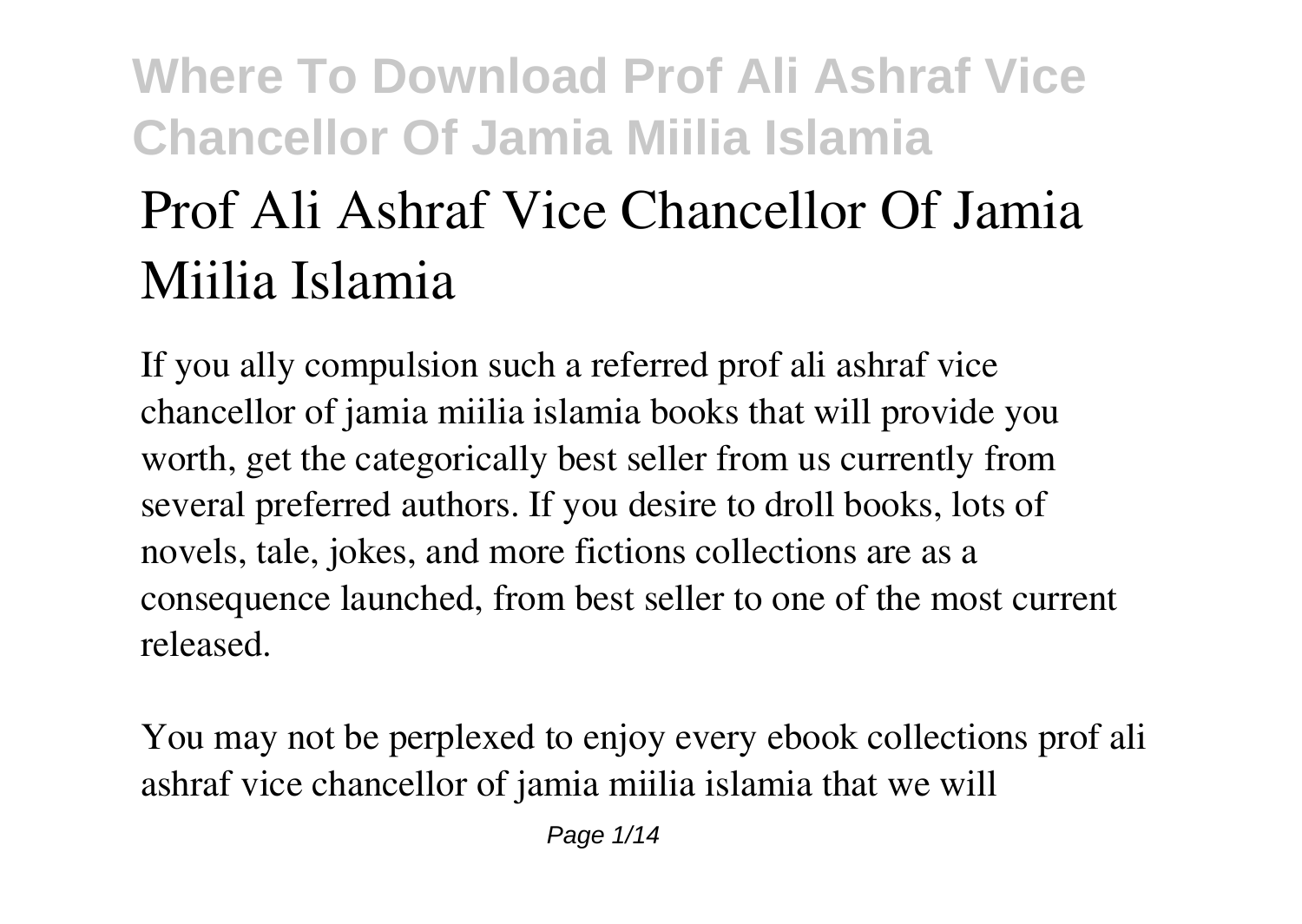enormously offer. It is not approaching the costs. It's not quite what you obsession currently. This prof ali ashraf vice chancellor of jamia miilia islamia, as one of the most dynamic sellers here will enormously be along with the best options to review.

UB COE ME411 Course Design of Shaft 2nd Lecture **Glimpse of Kashmir Seminar1** UAF VICE CHANCELLOR DR. MUHAMMAD ASHRAF BY QAMAR BUKHARI Prof. Dr Muhammad Ali T.I. Vice Chancellor GCUF \u0026 Dr Muhammad Umair Arshad Director IHFS Professor Dr. Syed Ali Ashraf Memorial Lecture and Islamic Cultural Progaram Vlog with VC UAF Dr.Mohammad Ashraf @EDUCATION Exhibition Meet the Eminent Prof. Agha Ashraf Ali (Wednesday, 11 JUNE 2008 Part 3) LMS System UAF | Interview of Muhammad Ashraf Vice Page 2/14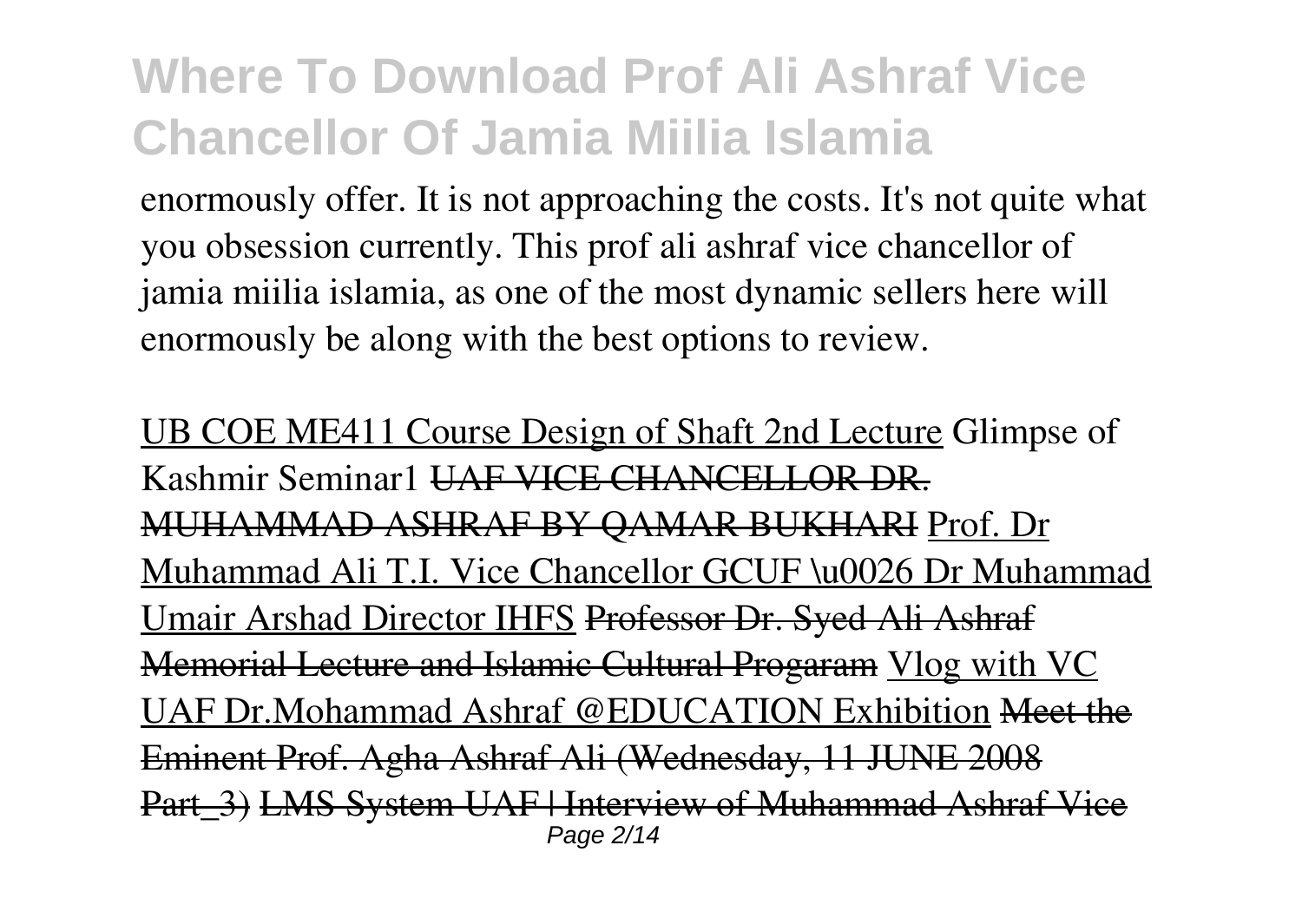Chancellor University of Agriculture Faisalabad **Balik | Broshaski new Song | Asif Ali Ashraf** Professor Dr Ashraf Adeel, A living legend of Hazara, Pakistan- X Vice-Chancellor Hazara University Online Classes | Message for Students| Prof. Dr. Muhammad Ashraf | Vice Chancellor | UAF<del>Meet the Eminent Prof. Agha Ashraf Ali</del> (Wednesday, 11 JUNE 2008 Part\_2) Meezan Bank Term Deposit Certificates | Earn Halal Profits for April 2020 | Mawazna TV *Which Bank is Giving Maximum Profit in 2020 in Pakistan Best Saving Bank in Pakistan Saving Account Meezan Bachat Account Best For Your Bachat* Hindko Song-Ashraf Hazara-Chitte chanay di chandi-Abbottabad-haripur-Tarbela-Ghazi-Mansehra-Kothiala Mahmoud Darwish: Violins. Translation by Agha Shahid Ali. Performance by Ahmad Dallal. *Faiz and Agha Shahid Ali | Tum Hi Kaho Kya Karna Hai ( You Tell Us What To Do) - Kalaam* Page 3/14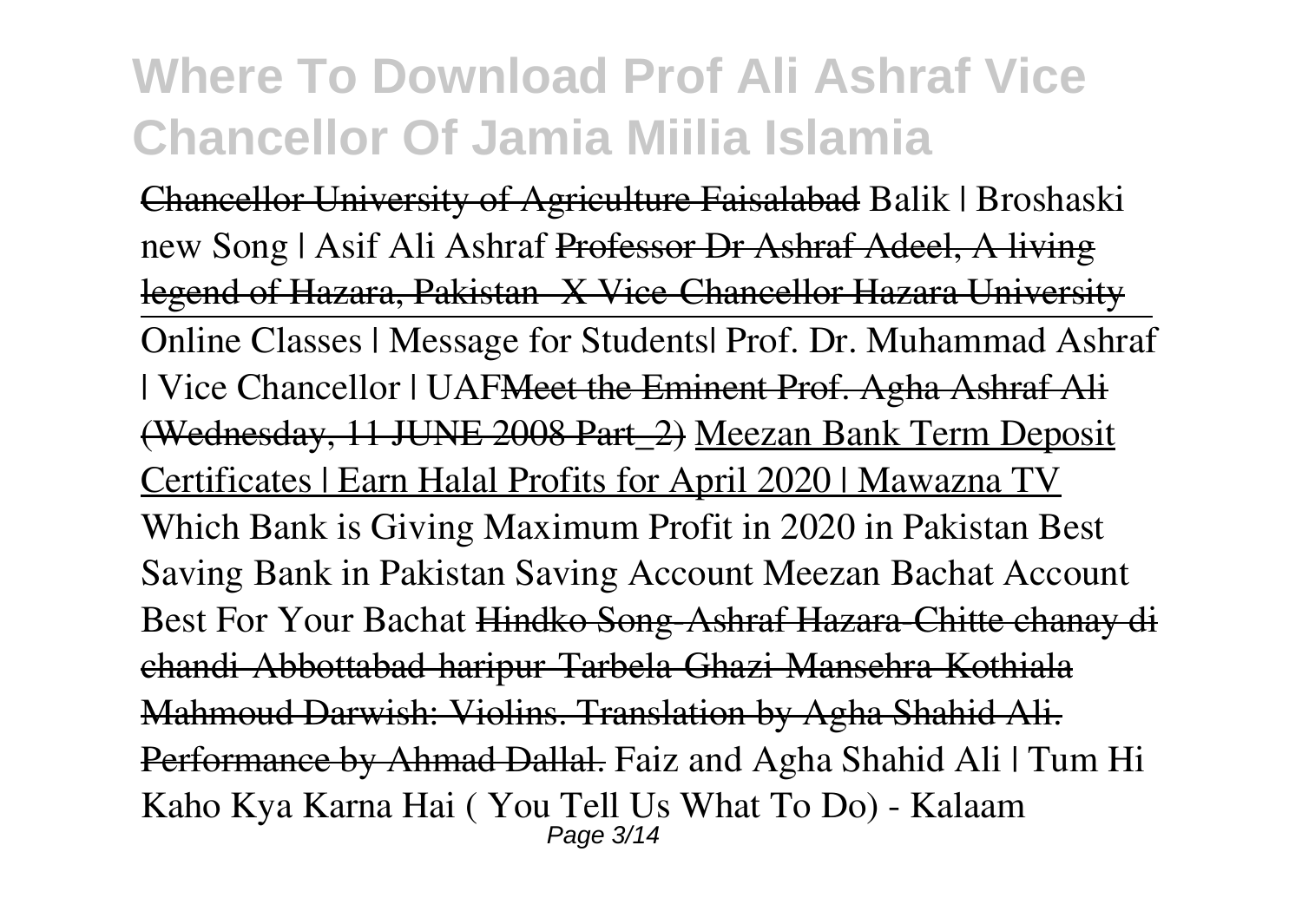Waterfall UCT<sub>Is</sub> new Vice-Chancellor shares her welcome message an ode to Agha Shahid Ali --- by Zareef Ahmad Zareef Welcome performance at University of Agriculture, Faisalabad UAF How we login in LMS/Hazara University Mansehra. How a Climate Smart Agriculture can Increase Per Acre Crop Yield | Better Pakistan #BetterPakistan Dr. Muhammad Ashraf VC UAF Speech at WPSA International Layer Quality Conference 2019 Faisalabad Meet the Eminent Prof. Agha Ashraf Ali (Wednesday, 11 JUNE 2008 Part 1) Book Launch of <sup>[</sup>Fundamentals of Islamic Economics and **Finance**<sup>[]</sup>

Workshop On Air Pollution and Smog by SCEN*مالسا اک ماظن .Dr - Shariah لوا ہصح (ر) میلس دمحم دیس رسیفورپ ~ میلعت Muhammad Imran Ashraf Usmani* **Higher Education Sector News (October 16, 2019) Prof Ali Ashraf Vice Chancellor** Page 4/14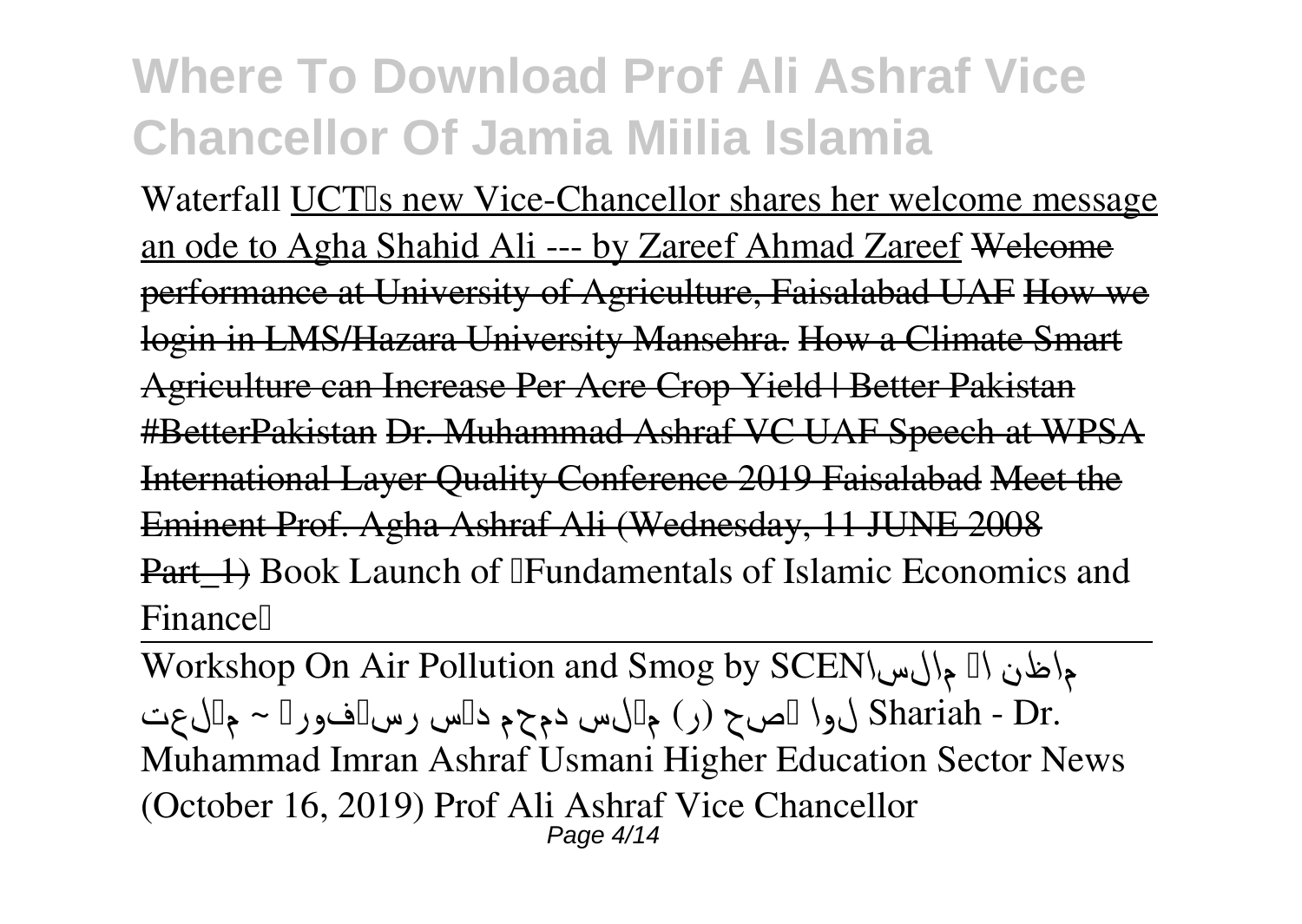As Vice-Chancellor he divided his time between Dhaka and Cambridge. His soft way of speaking, affectionate manner and hospitable nature made him a much-loved figure. Because of his erudition most...

**Obituary: Professor Syed Ali Ashraf | The Independent** Home > About Jamia > Profile > History > Past Vice Chancellors' Profile > Prof. Ali Ashraf. Profile. History; ... Vision Statement | Mission Statement | Core Values; Prof. Ali Ashraf 1983-1989 Vice Chancellor View full profile. Jamia Millia Islamia, ... Lt Gen (Retd) M.A. Zaki. Prof. Bashiruddin Ahmad. Dr. Syed Zahoor Qasim. Prof. Ali Ashraf ...

**Jamia - Profile - History - Past Vice Chancellors' Profile ...** Page 5/14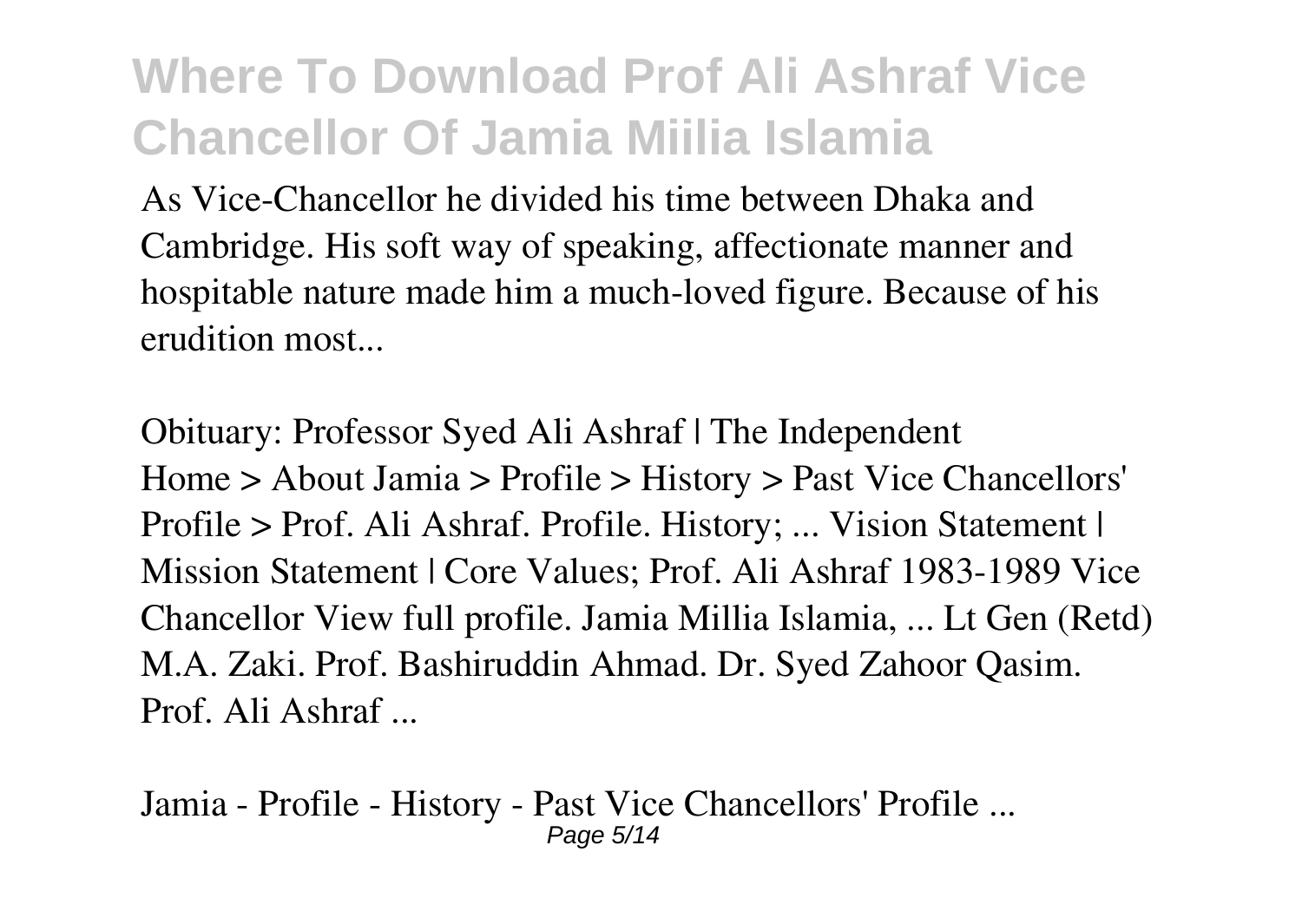Professor Syed Ali Ashraf was Director-General of the Islamic Academy, Cambridge and the Founder and Vice-Chancellor of Darul Ihsan University, Bangladesh. He was also a member of the Faculty of Education and a Feliow of Clare Hall, Fitzwilliam College and Wolfson College, the University of Cambridge. He was born in Dhaka, Bangladesh in 1924, where he received his primary and secondary education.

**Prof. Dr. Syed Ali Ashraf - darularqam.ac.bd** Professor Ali Ashraf served as the 7th Vice-Chancellor Jamia Millia Islamia from 1983-1989. He was a renowned academician who served in different capacities from Jamia Millia Islamia to IIT Kanpur. He also served as a head of department of Political Science Jamia Millia Islamia 1977-1983 and AN Sinha Institurte of Social Page 6/14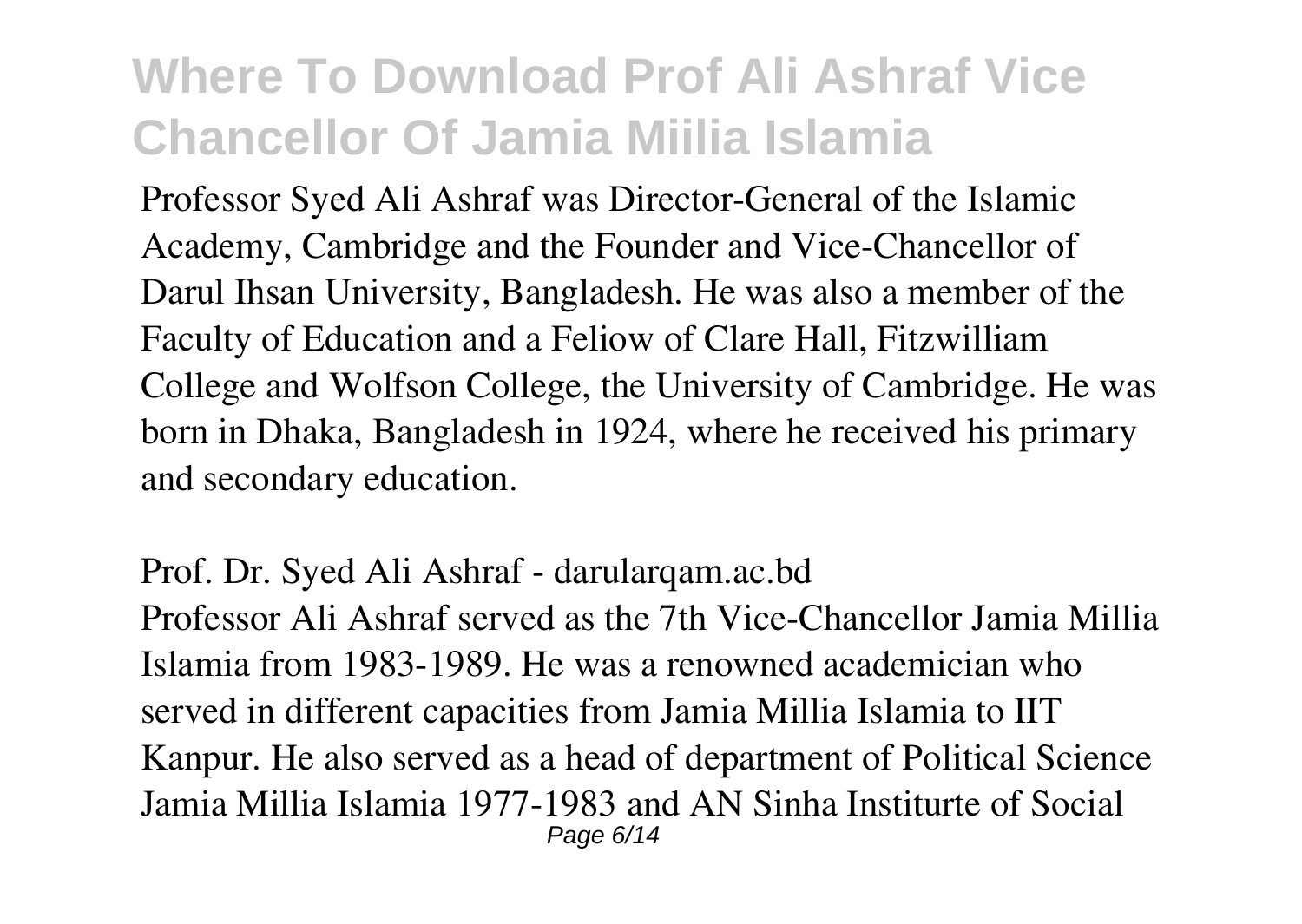**Freedom Fighter to Scientist: Introduction to Jamia VC ...** Ahmad Ashraf Memorial Global Award, Hyderabad, 2009; and Hakeem Ajmal Khan Award as young scientist, conferred by Delhi Tibbi Congress in 2002. International experience of Jamia Hamdard officiating Vice-Chancellor Prof. Mustahsan Ali Jafri. He has supervised more than 35 M.D. theses of Ilmul Advia (Unani Pharmacology).

**Jamia Hamdard appoints new officiating VC - Education ...** Professor Ashraf Jawaid OBE I Deputy Vice Chancellor (External Relations) Professor Jawaid completed his Masters in Production Management from Birmingham University in 1979. In 1982, he Page 7/14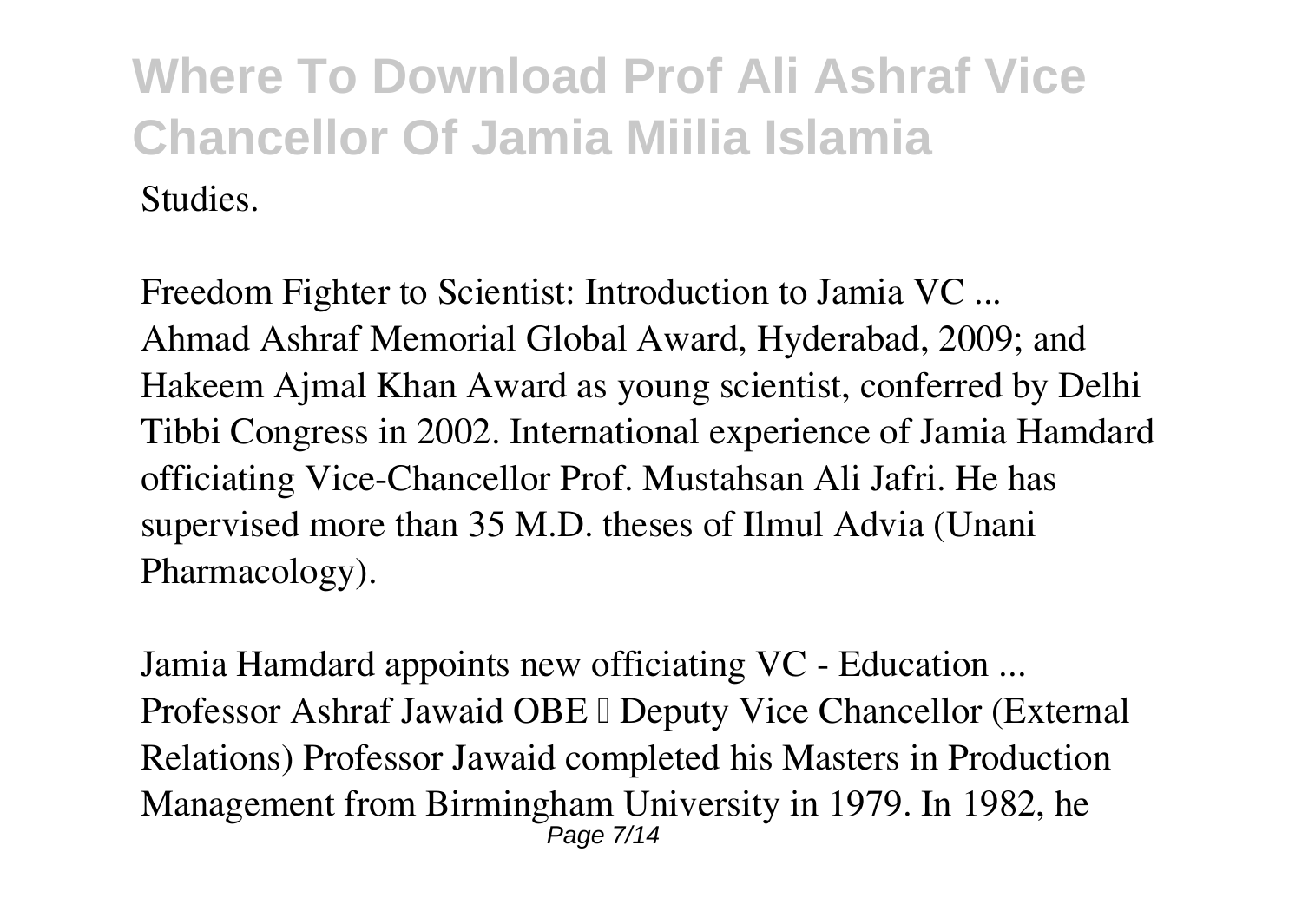completed his PhD from the University of Warwick. Thereafter he worked at Warwick University for 12 years in various positions with Warwick Manufacturing group.

**Professor Ashraf Jawaid OBE I Deputy Vice Chancellor ...** Before Joining as Vice Chancellor Isra University he was working as senior consultant in Ophthalmology at Royal Gwent Hospital Newport, teaching hospital of University of Cardiff, South Wales, UK. Professor Dr. Umar Ali Khan, Pro-Vice Chancellor (HS), Islamabad Campus said his welcome address the establishment of Isra University Al-Nafees Medical College Hospital (ANMCH), a feather in the cap of Isra Islamic Foundation.

#### **VISIT OF VICE CHANCELLOR OF ISRA UNIVERSITY,** Page 8/14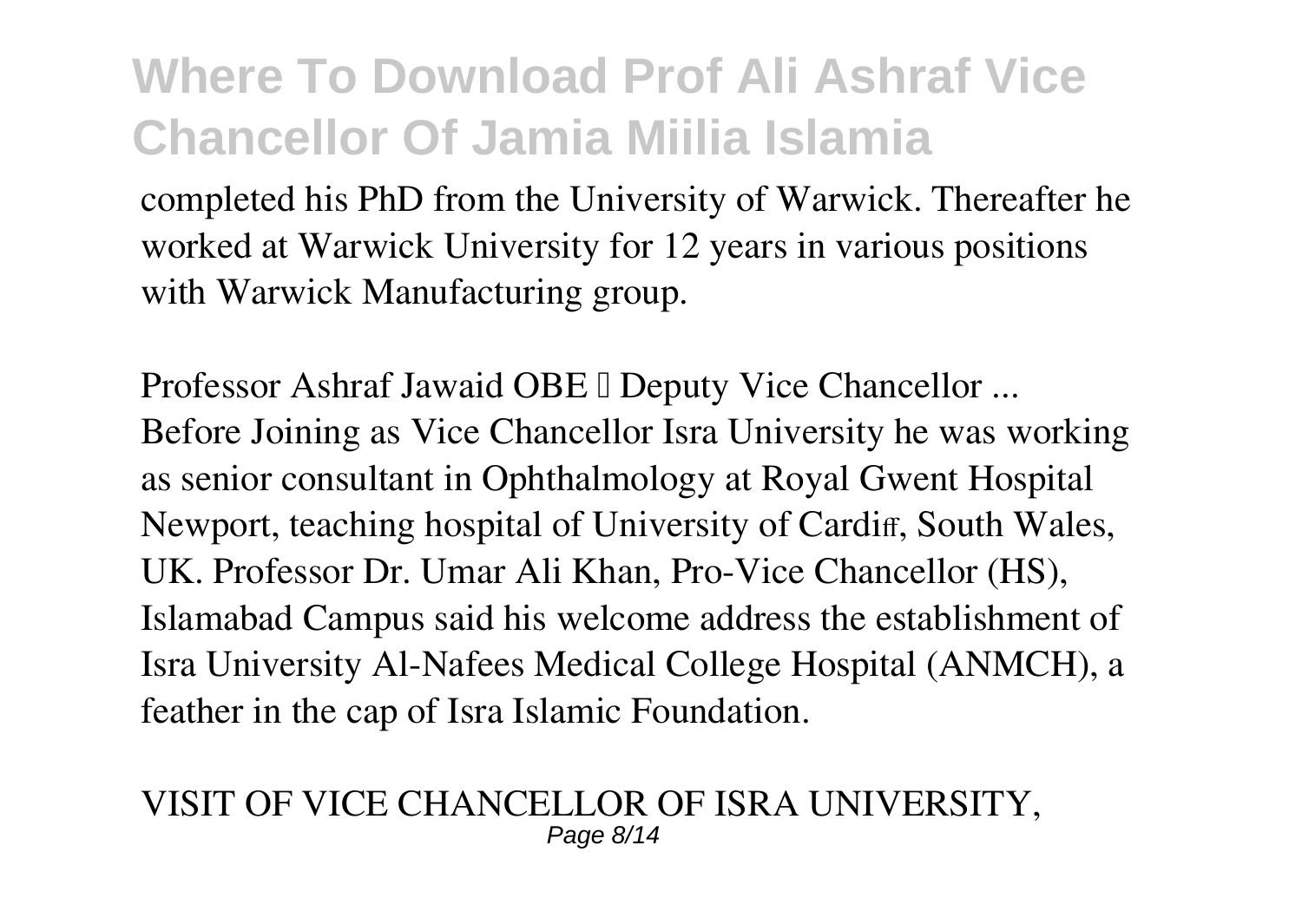### **ISLAMABAD ...**

Brief CV of Prof. Dr. Muhammad Ashraf (PhD; DSc UK) Vice Chancellor, University of Agriculture, Faisalabad Ex-Chairman, Pakistan Science Foundation Islamabad Ex-Vice Chancellor MNS University of Agriculture Multan. Professor Dr. Muhammad Ashraf is highly motivated and ambitious professional possessing exceptional academic and service record.

**Brief CV of Prof. Dr. Muhammad Ashraf (PhD; DSc UK)** Vice Chancellor One of the founders of Jamia and its first Vice Chancellor. He was a nationalist leader, freedom fighter and Khilafat Leader. He took part in the Round Table Conference and was an influential journalist.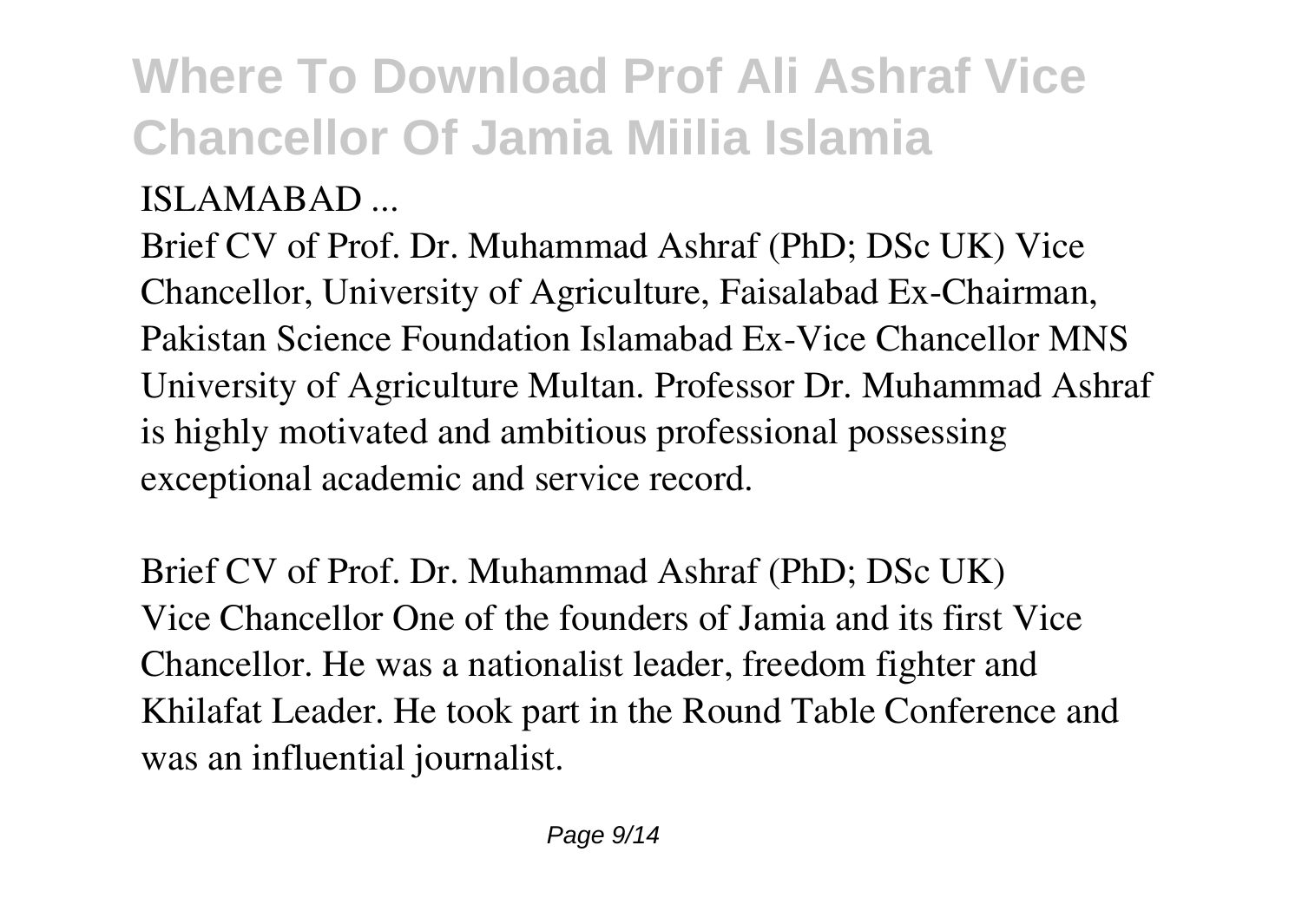**Jamia - Profile - History - Past Vice Chancellors' Profile ...** Former Vice-Chancellor Mangalore and Goa University 3.

**Aligarh Muslim University || Department Page** This prof ali ashraf vice chancellor of jamia miilia islamia, as one of the most full of zip sellers here will definitely be among the best options to review. The time frame a book is available as a free download is shown on each download page, as well as a full description of the book and sometimes a

**Prof Ali Ashraf Vice Chancellor Of Jamia Miilia Islamia** Vice Chancellor Prof. Dr. Mamuna Ghani Dean, Faculty of Arts / Dean, Faculty of Managment Sciences / Director Advance Studies and Research Board Prof. Dr. Naveed Akhtar Incharge, Faculty of Page 10/14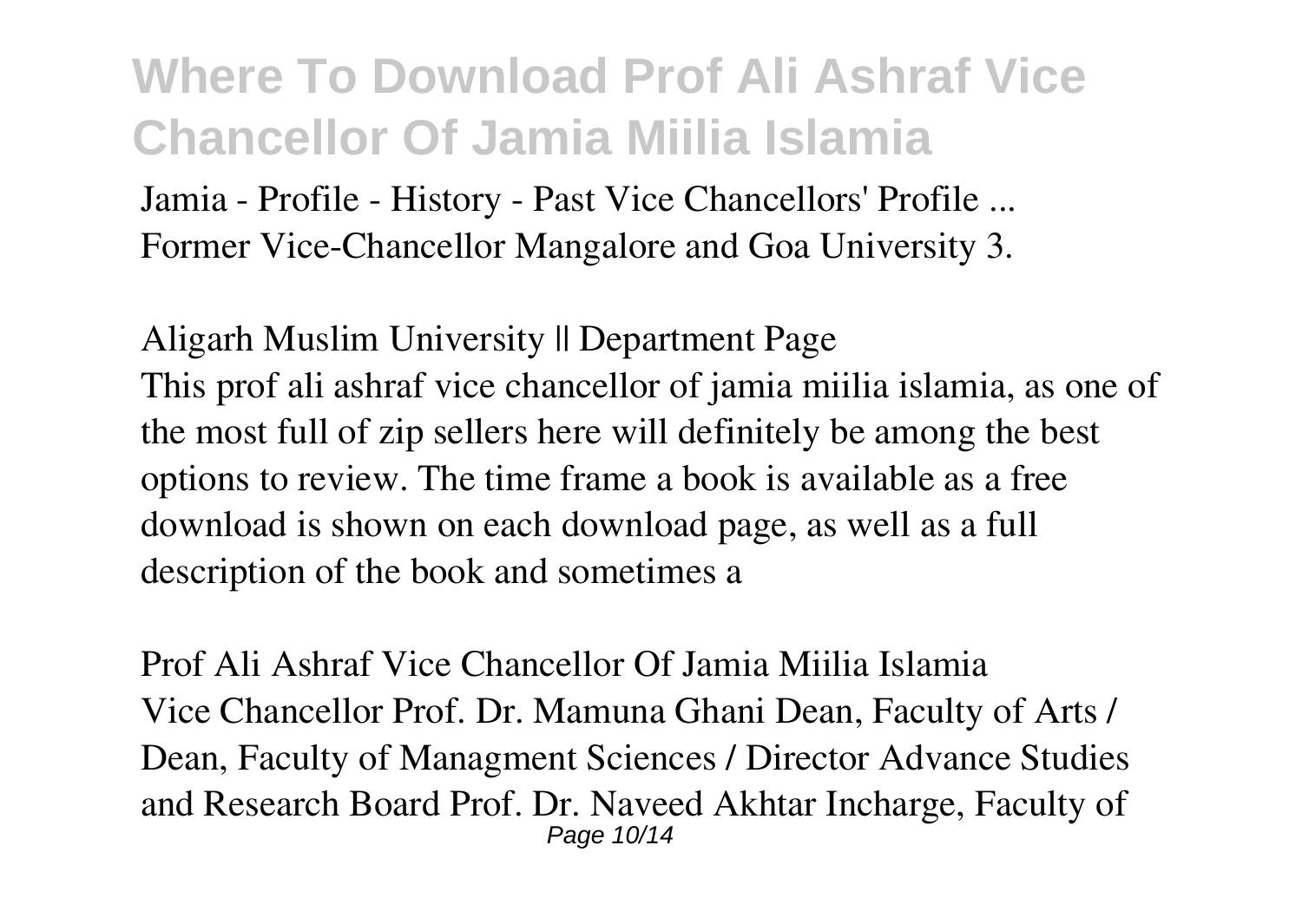Pharmacy & Alternative Medicine / Chairman Department of Pharmacy Prof. Dr. Akhtar Ali Incharge Faculty of Islamic Learning . Prof. Dr. Akhtar Ali

**Islamia University of Bahawalpur** Vice Chancellor 's Biography: Prof. Dr. Muhammad Ashraf (H.I., S.I.) (PhD; DSc UK), Vice Chancellor, University of Agriculture, Faisalabad, Ex-Chairman, Pakistan Science Foundation Islamabad and Ex-Vice Chancellor MNS University of Agriculture Multan. Address: Vice Chancellor<sup>Is</sup> Office, University of Agriculture, Faisalabad Office: +92-41-9200200

**University of Agriculture, Faisalabad, Pakistan -> The ...** On this occasion, Prof. Dr. Altaf Ali G. Sheikh, Pro Vice Page 11/14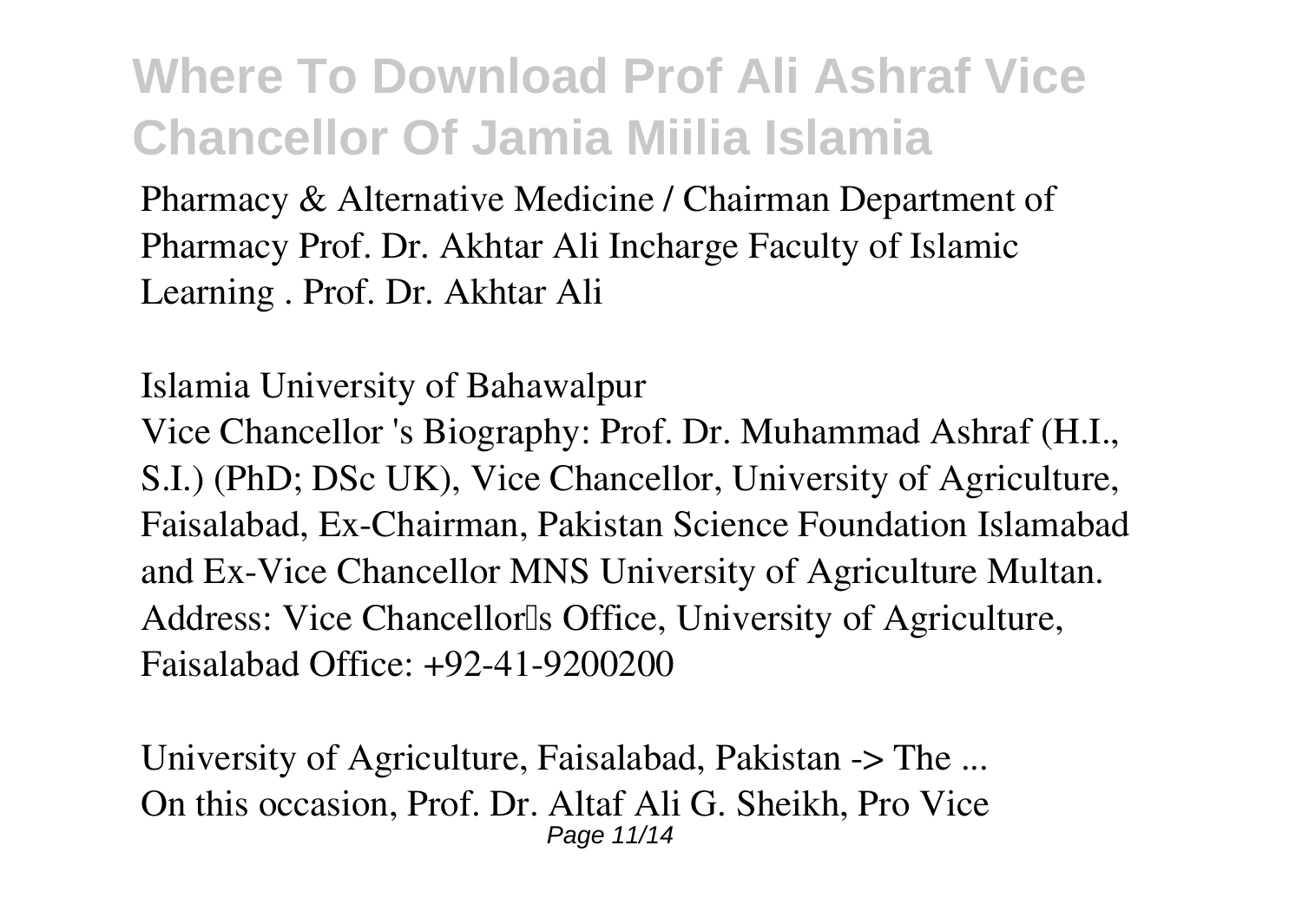Chancellor, Isra University Islamabad campus in his Welcome address, He shared the tremendous progress shown by Isra University Islamabad Campus specially Isra Institute of Rehabilitation Sciences (IIRS) and the various achievements made over the years.

**Vice Chancellor meet with faculty of Islamabad Campus ...** September 08, 2020. LAHORE - The Supreme Court (SC) on Monday stopped University of Agriculture Faisalabad (UAF) Vice Chancellor Prof Dr Muhammad Ashraf from work. The court also suspended verdict of a Lahore High Court (LHC) division bench for restoration of Dr Muhammad Ashraf and directed the universitylls Pro Vice-Chancellor to look after the affairs till final verdict of the appeal.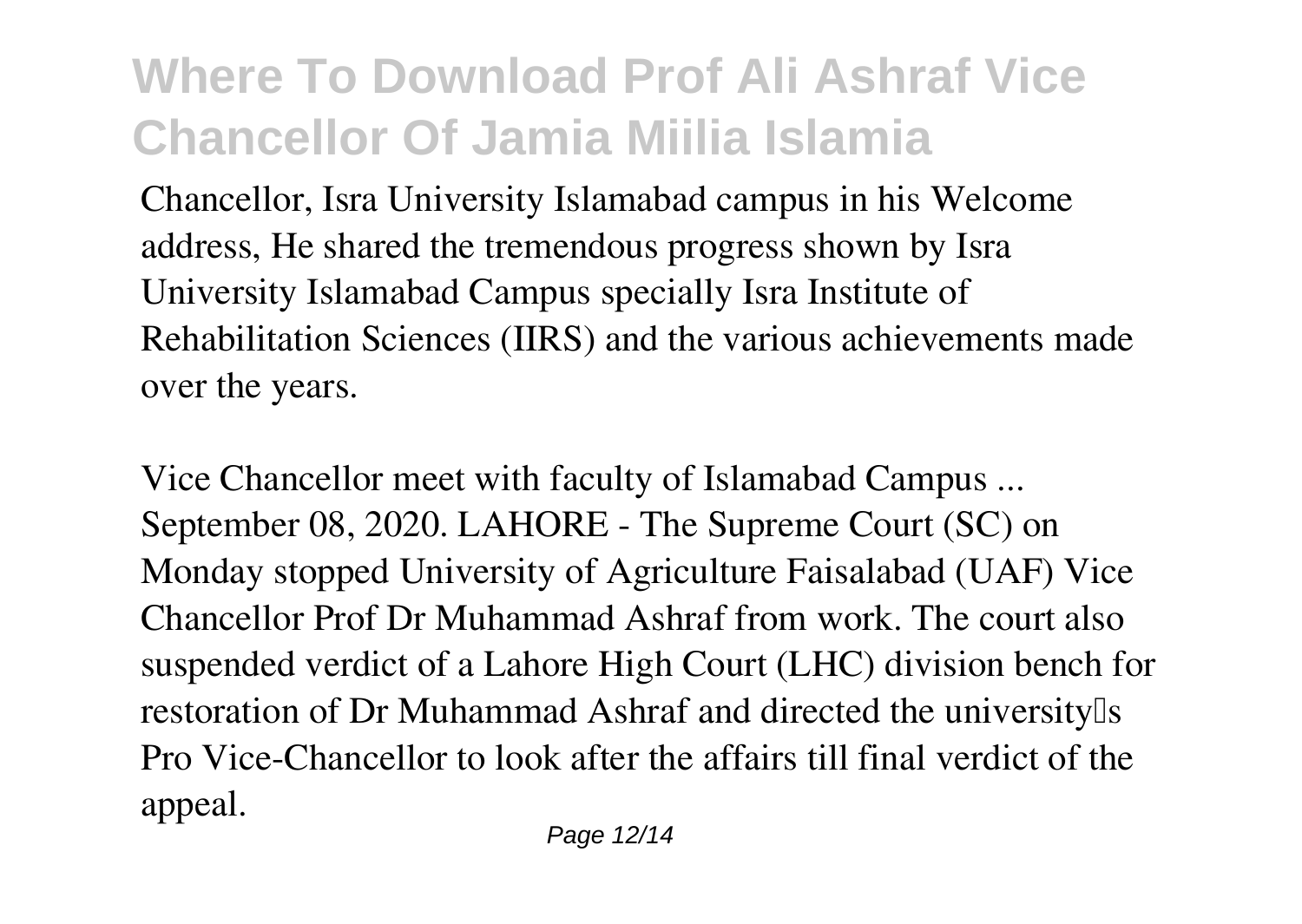**SC stops UAF VC from work - nation.com.pk** Talat Ahmad is an Indian Earth Scientist and Professor at Department of Geology, University of Delhi. He commenced his second stint as Vice Chancellor of University of Kashmir on 06 August 2018 after serving as Vice Chancellor of Jamia Millia Islamia after he resigned from the post a few months short of his full term.

#### **Talat Ahmad - Wikipedia**

Pakistan is the fifth most populous nation in the world.Below is a list of some people who in some way relate to the country. See Category:Pakistani people for an alphabetical list of Pakistanis with categories.